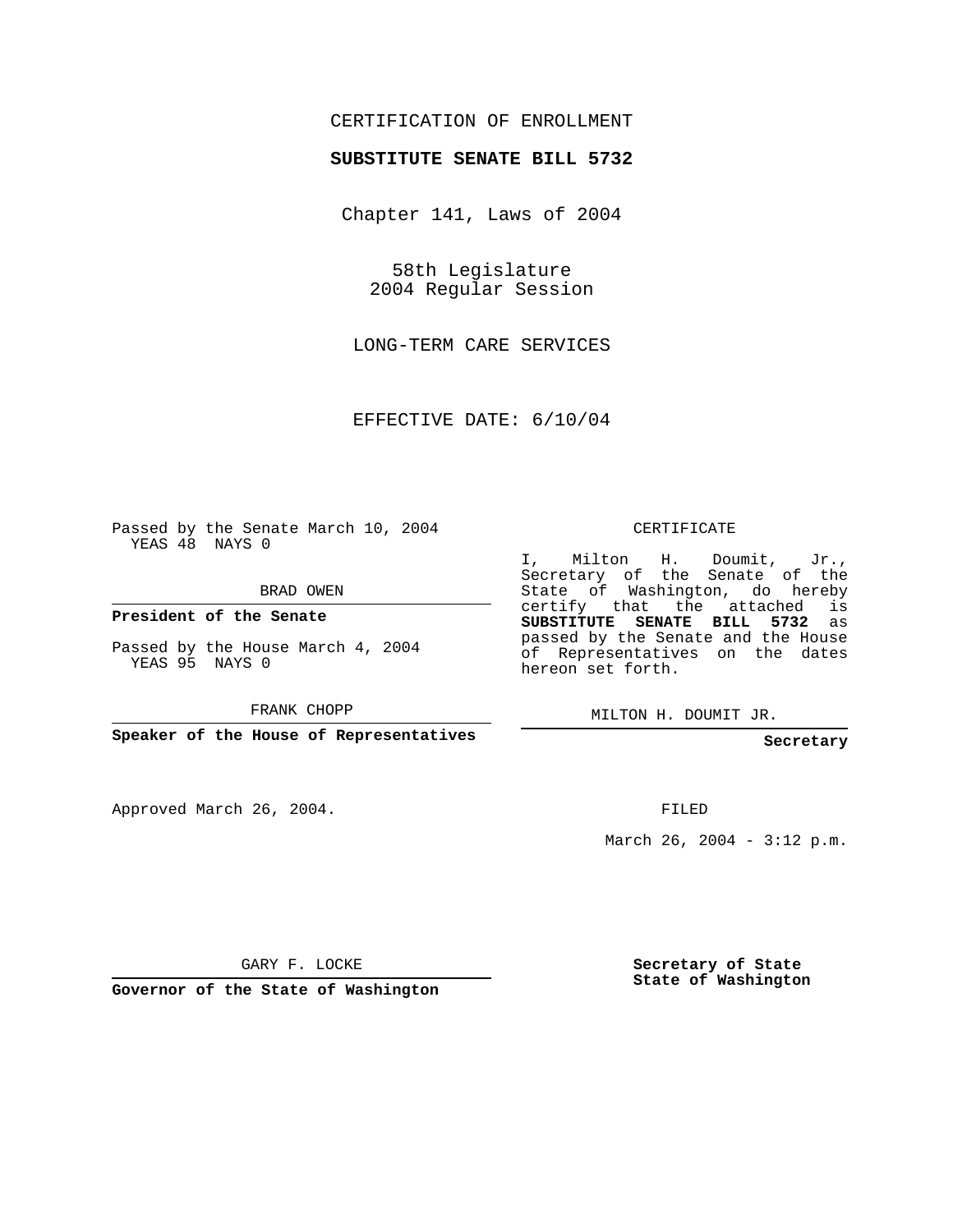## **SUBSTITUTE SENATE BILL 5732** \_\_\_\_\_\_\_\_\_\_\_\_\_\_\_\_\_\_\_\_\_\_\_\_\_\_\_\_\_\_\_\_\_\_\_\_\_\_\_\_\_\_\_\_\_

\_\_\_\_\_\_\_\_\_\_\_\_\_\_\_\_\_\_\_\_\_\_\_\_\_\_\_\_\_\_\_\_\_\_\_\_\_\_\_\_\_\_\_\_\_

AS AMENDED BY THE HOUSE

Passed Legislature - 2004 Regular Session

## **State of Washington 58th Legislature 2004 Regular Session**

**By** Senate Committee on Health & Long-Term Care (originally sponsored by Senators Deccio, Rasmussen, Brandland and Winsley)

READ FIRST TIME 02/06/04.

 AN ACT Relating to in-home long-term care services liability; and amending RCW 74.39A.095, 74.09.520, and 74.39A.090.

BE IT ENACTED BY THE LEGISLATURE OF THE STATE OF WASHINGTON:

 **Sec. 1.** RCW 74.39A.095 and 2002 c 3 s 11 are each amended to read as follows:

 (1) In carrying out case management responsibilities established under RCW 74.39A.090 for consumers who are receiving services under the medicaid personal care, community options programs entry system or chore services program through an individual provider, each area agency on aging shall provide oversight of the care being provided to consumers receiving services under this section to the extent of available funding. Case management responsibilities incorporate this oversight, and include, but are not limited to:

 (a) Verification that any individual provider who has not been referred to a consumer by the authority established under chapter 3, Laws of 2002 has met any training requirements established by the department;

(b) Verification of a sample of worker time sheets;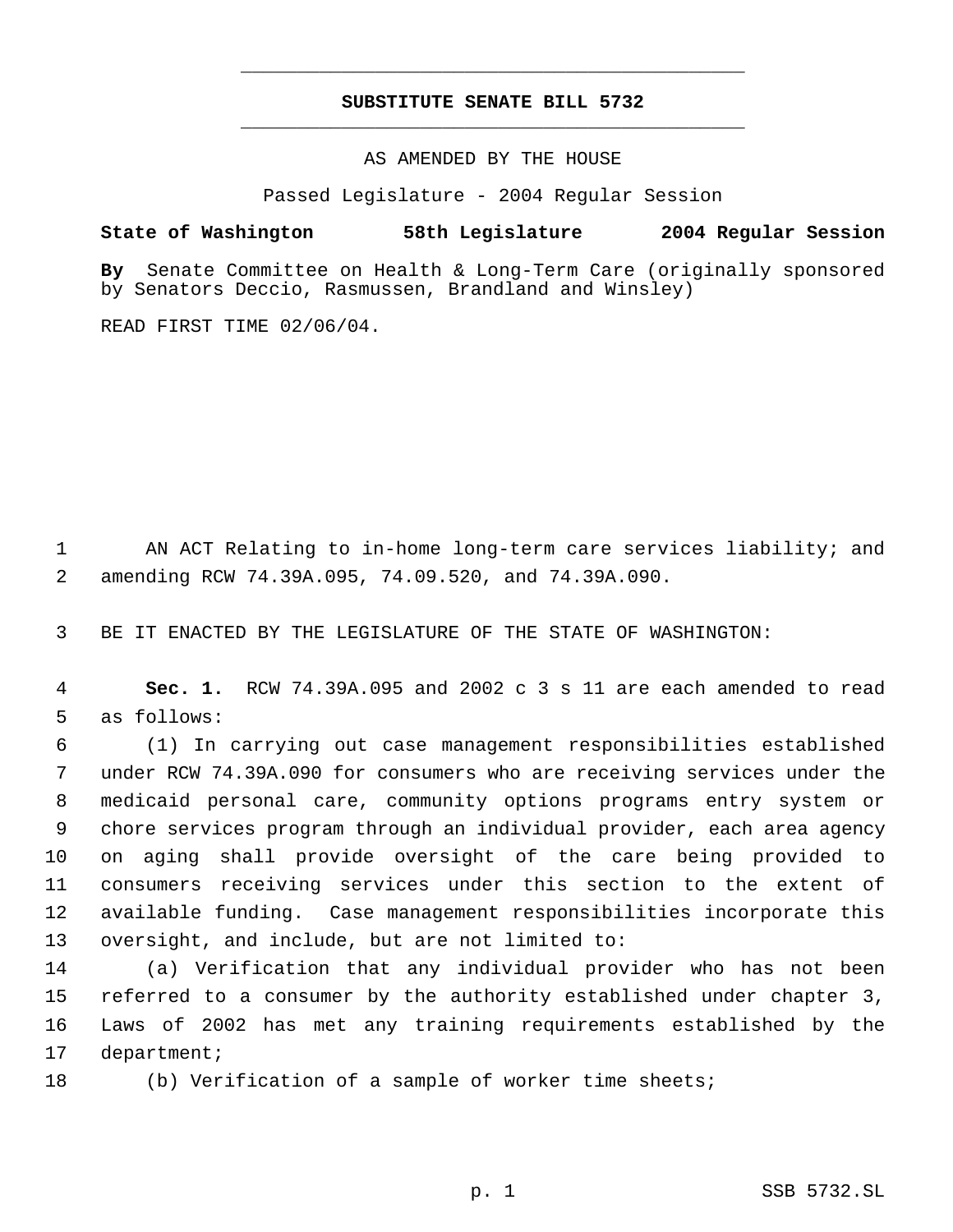1 (c) Monitoring the consumer's plan of care to ((ensure)) verify that it adequately meets the needs of the consumer, through activities such as home visits, telephone contacts, and responses to information received by the area agency on aging indicating that a consumer may be experiencing problems relating to his or her home care;

(d) Reassessment and reauthorization of services;

 (e) Monitoring of individual provider performance. If, in the course of its case management activities, the area agency on aging identifies concerns regarding the care being provided by an individual provider who was referred by the authority, the area agency on aging must notify the authority regarding its concerns; and

 (f) Conducting criminal background checks or verifying that criminal background checks have been conducted for any individual provider who has not been referred to a consumer by the authority.

 (2) The area agency on aging case manager shall work with each consumer to develop a plan of care under this section that identifies and ensures coordination of health and long-term care services that meet the consumer's needs. In developing the plan, they shall utilize, and modify as needed, any comprehensive community service plan developed by the department as provided in RCW 74.39A.040. The plan of care shall include, at a minimum:

 (a) The name and telephone number of the consumer's area agency on aging case manager, and a statement as to how the case manager can be contacted about any concerns related to the consumer's well-being or the adequacy of care provided;

 (b) The name and telephone numbers of the consumer's primary health care provider, and other health or long-term care providers with whom 28 the consumer has frequent contacts;

 (c) A clear description of the roles and responsibilities of the area agency on aging case manager and the consumer receiving services under this section;

 (d) The duties and tasks to be performed by the area agency on aging case manager and the consumer receiving services under this section;

 (e) The type of in-home services authorized, and the number of hours of services to be provided;

(f) The terms of compensation of the individual provider;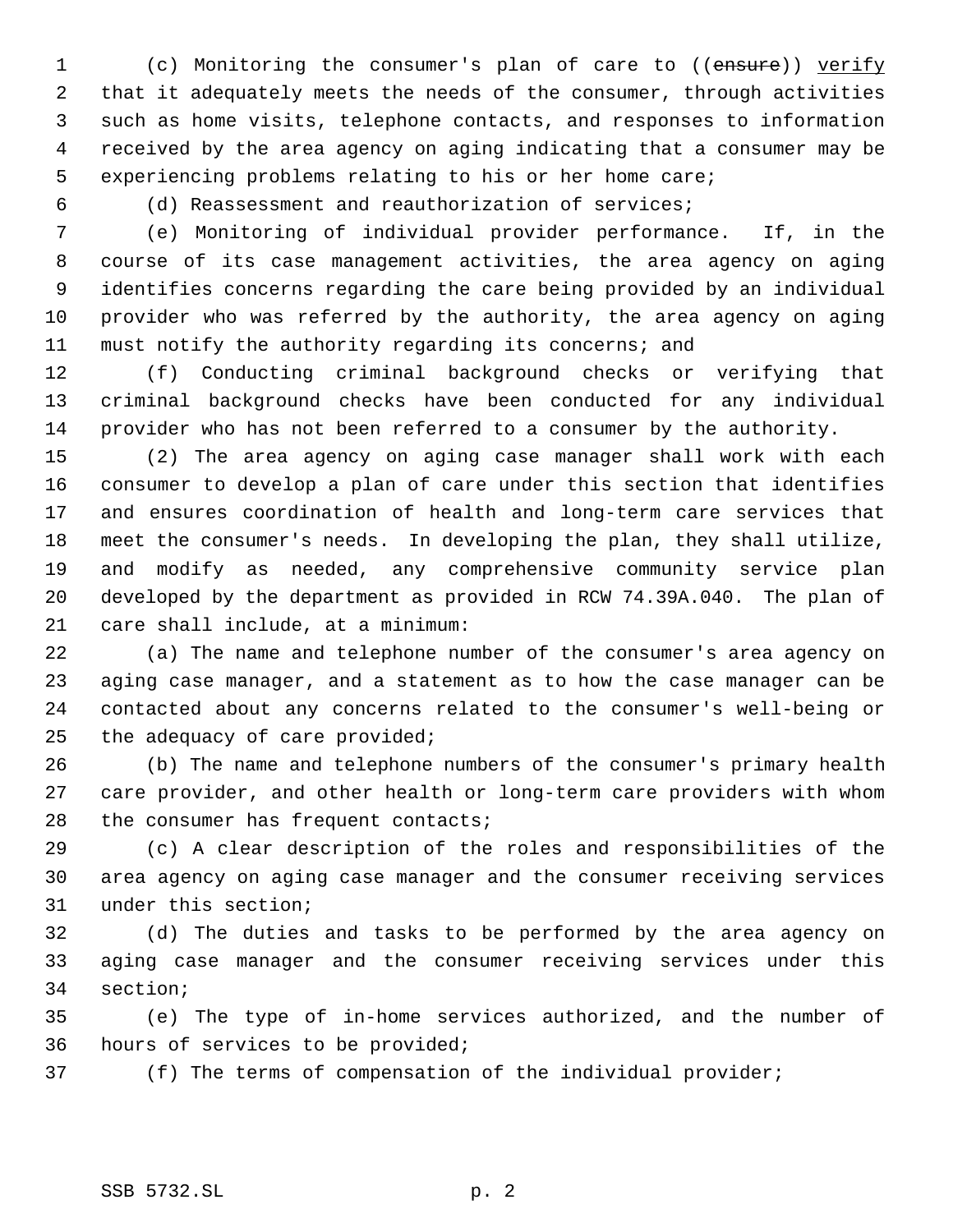1 (g) A statement ((that)) by the individual provider that he or she has the ability and willingness to carry out his or her responsibilities relative to the plan of care; and

 (h)(i) Except as provided in (h)(ii) of this subsection, a clear statement indicating that a consumer receiving services under this section has the right to waive any of the case management services offered by the area agency on aging under this section, and a clear indication of whether the consumer has, in fact, waived any of these services.

 (ii) The consumer's right to waive case management services does not include the right to waive reassessment or reauthorization of services, or verification that services are being provided in accordance with the plan of care.

 (3) Each area agency on aging shall retain a record of each waiver of services included in a plan of care under this section.

 (4) Each consumer has the right to direct and participate in the development of their plan of care to the maximum practicable extent of their abilities and desires, and to be provided with the time and support necessary to facilitate that participation.

 (5) A copy of the plan of care must be distributed to the consumer's primary care provider, individual provider, and other relevant providers with whom the consumer has frequent contact, as authorized by the consumer.

 (6) The consumer's plan of care shall be an attachment to the contract between the department, or their designee, and the individual provider.

 (7) If the department or area agency on aging case manager finds that an individual provider's inadequate performance or inability to deliver quality care is jeopardizing the health, safety, or well-being of a consumer receiving service under this section, the department or the area agency on aging may take action to terminate the contract between the department and the individual provider. If the department or the area agency on aging has a reasonable, good faith belief that the health, safety, or well-being of a consumer is in imminent jeopardy, the department or area agency on aging may summarily suspend the contract pending a fair hearing. The consumer may request a fair hearing to contest the planned action of the case manager, as provided in chapter 34.05 RCW. When the department or area agency on aging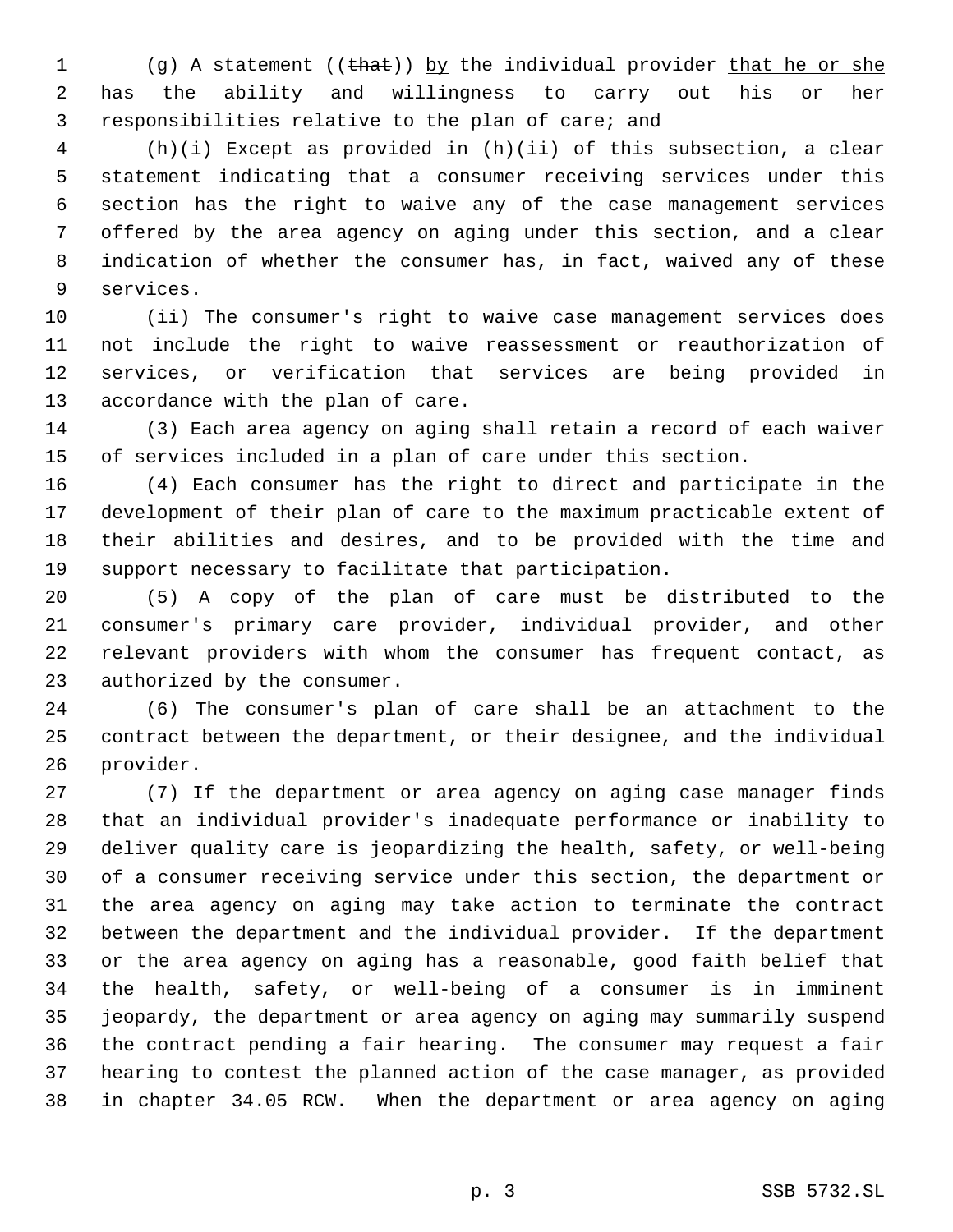terminates or summarily suspends a contract under this subsection, it must provide oral and written notice of the action taken to the authority. The department may by rule adopt guidelines for implementing this subsection.

 (8) The department or area agency on aging may reject a request by a consumer receiving services under this section to have a family member or other person serve as his or her individual provider if the case manager has a reasonable, good faith belief that the family member or other person will be unable to appropriately meet the care needs of the consumer. The consumer may request a fair hearing to contest the decision of the case manager, as provided in chapter 34.05 RCW. The department may by rule adopt guidelines for implementing this subsection.

 **Sec. 2.** RCW 74.09.520 and 2003 c 279 s 1 are each amended to read as follows:

 (1) The term "medical assistance" may include the following care and services: (a) Inpatient hospital services; (b) outpatient hospital 18 services; (c) other laboratory and x-ray services; (d) nursing facility services; (e) physicians' services, which shall include prescribed medication and instruction on birth control devices; (f) medical care, or any other type of remedial care as may be established by the secretary; (g) home health care services; (h) private duty nursing services; (i) dental services; (j) physical and occupational therapy and related services; (k) prescribed drugs, dentures, and prosthetic devices; and eyeglasses prescribed by a physician skilled in diseases 26 of the eye or by an optometrist, whichever the individual may select; (l) personal care services, as provided in this section; (m) hospice services; (n) other diagnostic, screening, preventive, and rehabilitative services; and (o) like services when furnished to a child by a school district in a manner consistent with the requirements of this chapter. For the purposes of this section, the department may not cut off any prescription medications, oxygen supplies, respiratory services, or other life-sustaining medical services or supplies.

 "Medical assistance," notwithstanding any other provision of law, shall not include routine foot care, or dental services delivered by any health care provider, that are not mandated by Title XIX of the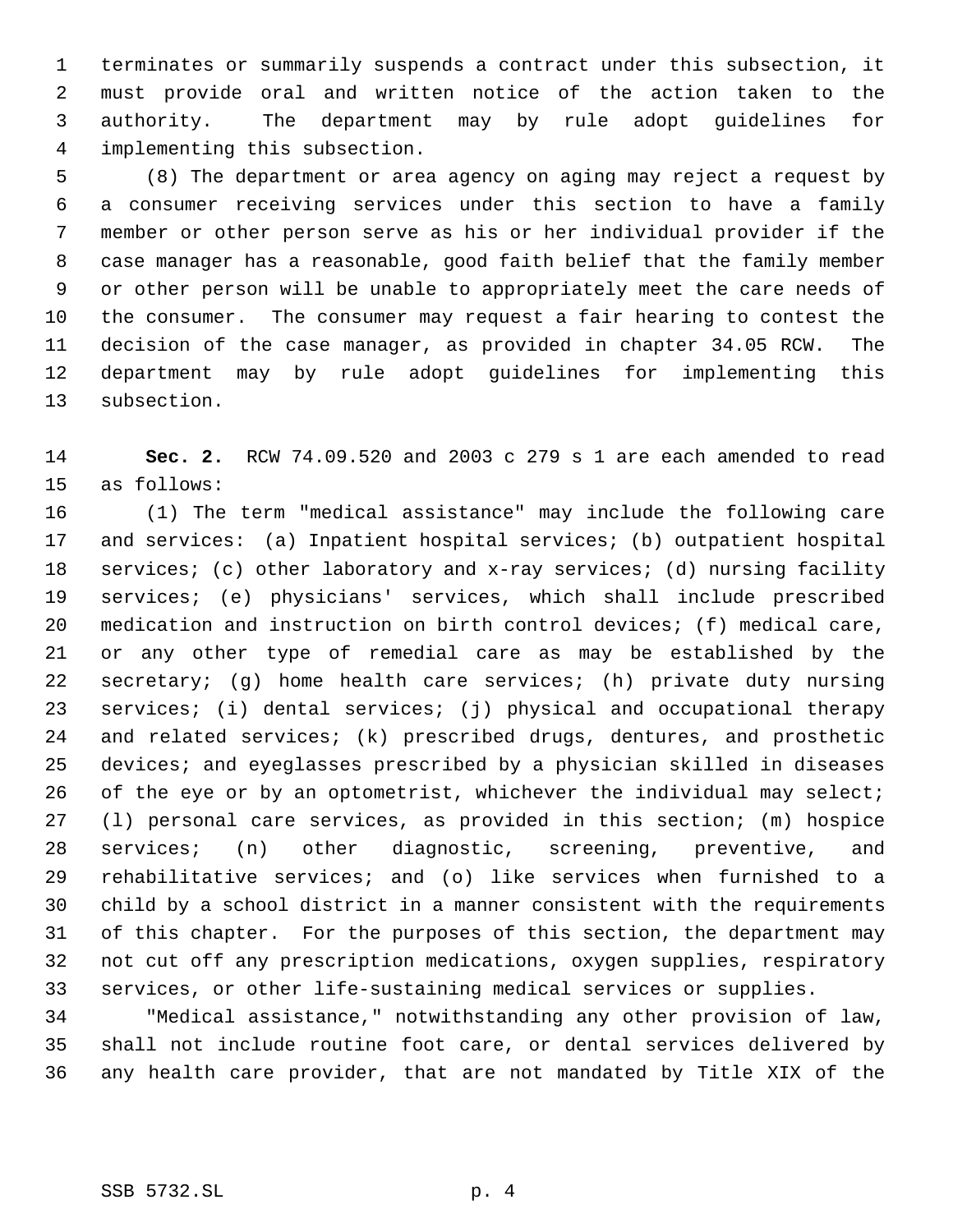social security act unless there is a specific appropriation for these services.

 (2) The department shall amend the state plan for medical assistance under Title XIX of the federal social security act to include personal care services, as defined in 42 C.F.R. 440.170(f), in the categorically needy program.

 (3) The department shall adopt, amend, or rescind such administrative rules as are necessary to ensure that Title XIX personal care services are provided to eligible persons in conformance with federal regulations.

 (a) These administrative rules shall include financial eligibility indexed according to the requirements of the social security act providing for medicaid eligibility.

 (b) The rules shall require clients be assessed as having a medical condition requiring assistance with personal care tasks. Plans of care for clients requiring health-related consultation for assessment and service planning may be reviewed by a nurse.

 (c) The department shall determine by rule which clients have a health-related assessment or service planning need requiring registered nurse consultation or review. This definition may include clients that meet indicators or protocols for review, consultation, or visit.

 (4) The department shall design and implement a means to assess the level of functional disability of persons eligible for personal care services under this section. The personal care services benefit shall be provided to the extent funding is available according to the assessed level of functional disability. Any reductions in services made necessary for funding reasons should be accomplished in a manner that assures that priority for maintaining services is given to persons with the greatest need as determined by the assessment of functional disability.

 (5) Effective July 1, 1989, the department shall offer hospice services in accordance with available funds.

 (6) For Title XIX personal care services administered by aging and 34 ((adult)) disability services administration of the department, the department shall contract with area agencies on aging:

 (a) To provide case management services to individuals receiving Title XIX personal care services in their own home; and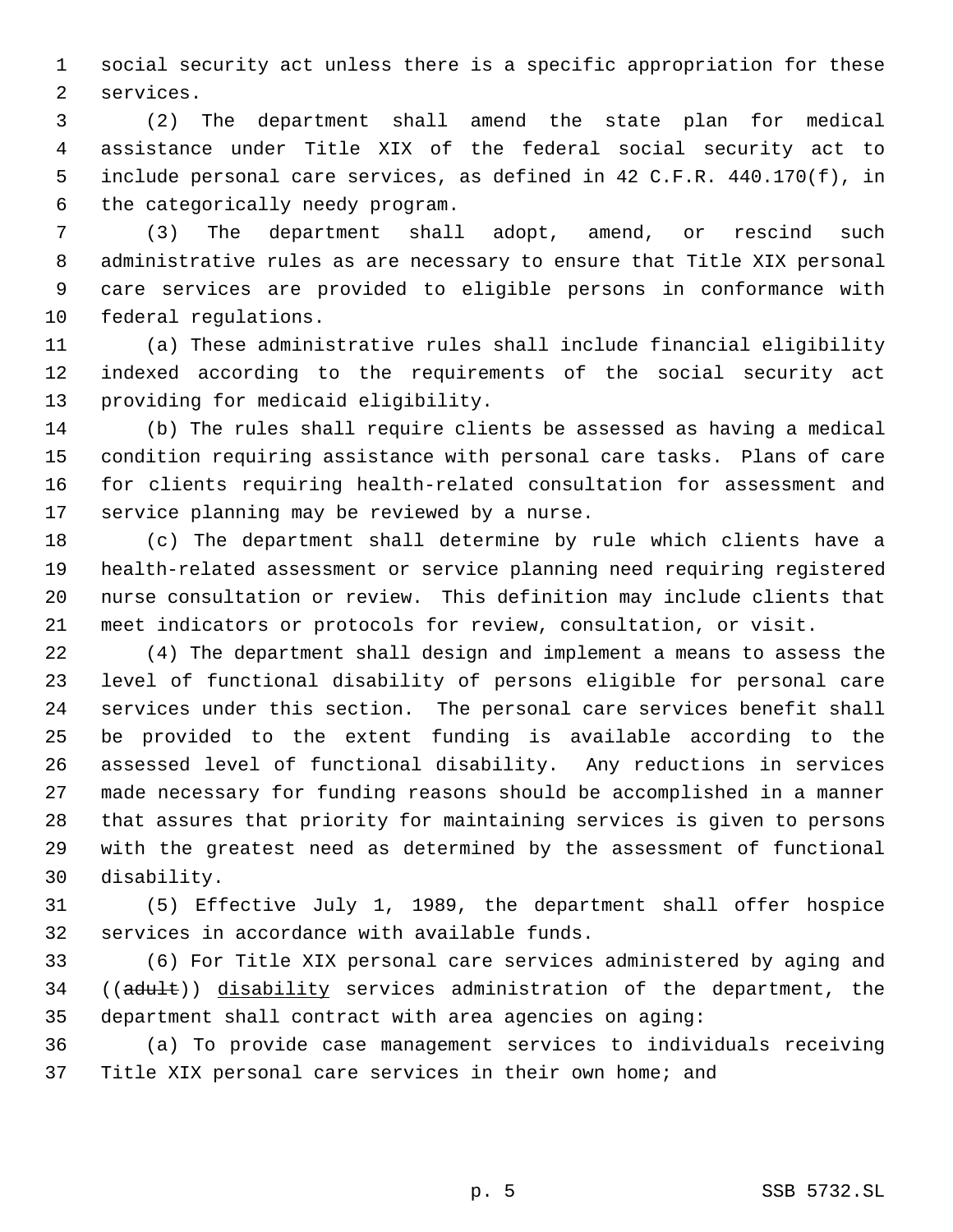(b) To reassess and reauthorize Title XIX personal care services or other home and community services as defined in RCW 74.39A.009 in home or in other settings for individuals consistent with the intent of this section:

 (i) Who have been initially authorized by the department to receive Title XIX personal care services or other home and community services as defined in RCW 74.39A.009; and

 (ii) Who, at the time of reassessment and reauthorization, are receiving such services in their own home.

 (7) In the event that an area agency on aging is unwilling to enter 11 into or satisfactorily fulfill a contract ((to provide these services)) 12 or an individual consumer's need for case management services will be 13 met through an alternative delivery system, the department is authorized to:

(a) Obtain the services through competitive bid; and

 (b) Provide the services directly until a qualified contractor can be found.

 **Sec. 3.** RCW 74.39A.090 and 1999 c 175 s 2 are each amended to read as follows:

 (1) The legislature intends that any staff reassigned by the department as a result of shifting of the reauthorization responsibilities by contract outlined in this section shall be dedicated for discharge planning and assisting with discharge planning and information on existing discharge planning cases. Discharge planning, as directed in this section, is intended for residents and patients identified for discharge to long-term care pursuant to RCW 70.41.320, 74.39A.040, and 74.42.058. The purpose of discharge planning is to protect residents and patients from the financial incentives inherent in keeping residents or patients in a more expensive higher level of care and shall focus on care options that are in the best interest of the patient or resident.

(2) The department shall contract with area agencies on aging:

 (a) To provide case management services to consumers receiving home 34 and community services in their own home; and

 (b) To reassess and reauthorize home and community services in home or in other settings for consumers consistent with the intent of this section: